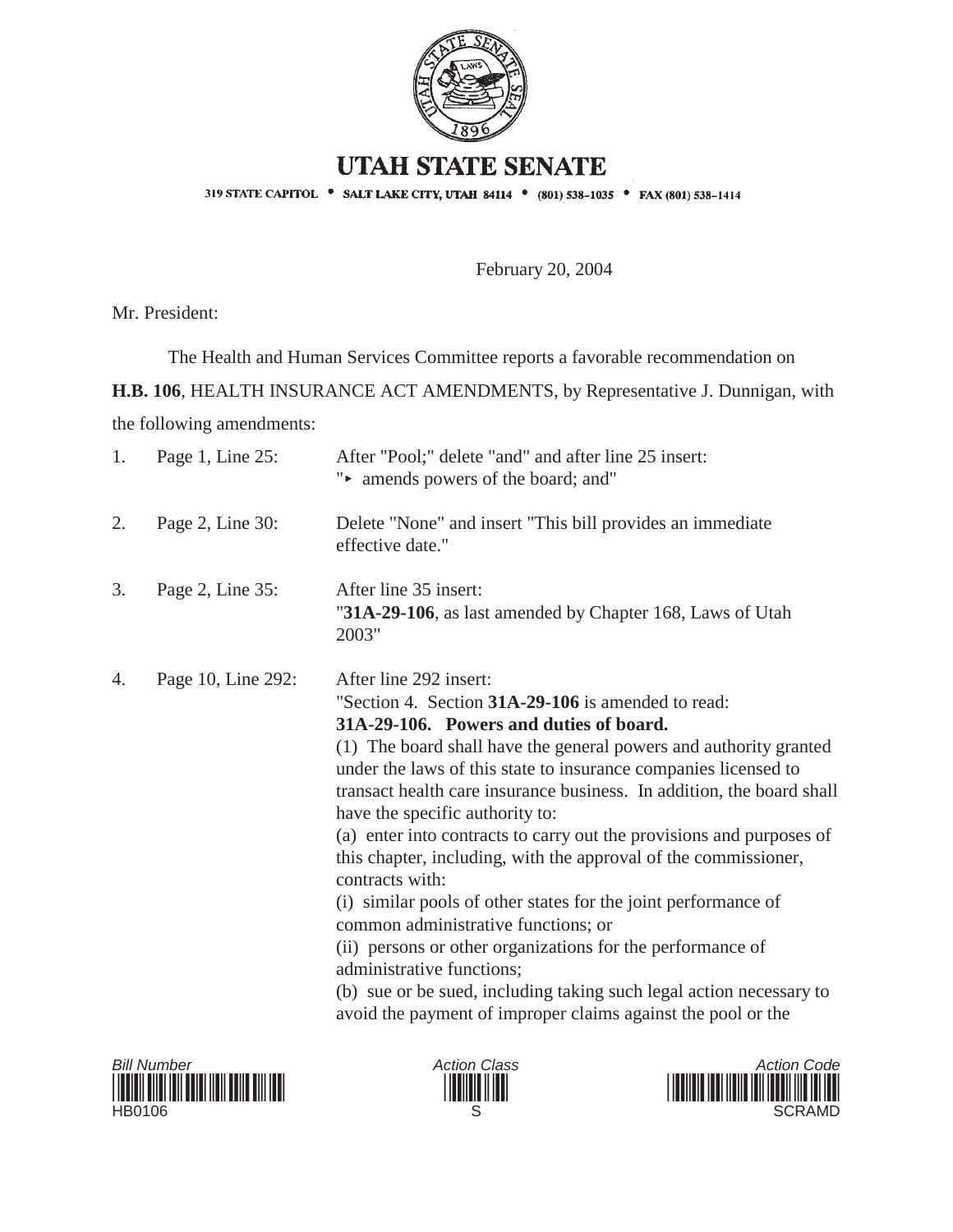H.B. 106 February 20, 2004 - Page 2

coverage provided through the pool;

(c) establish appropriate rates, rate schedules, rate adjustments, expense allowances, agents' referral fees, claim reserve formulas, and any other actuarial function appropriate to the operation of the pool;

(d) issue policies of insurance in accordance with the requirements of this chapter;

(e) retain an executive director and appropriate legal, actuarial, and other personnel as necessary to provide technical assistance in the operations of the pool;

(f) establish rules, conditions, and procedures for reinsuring risks under this chapter;

(g) cause the pool to have an annual audit of its operations by the state auditor;

(h) coordinate with the Department of Health in seeking to obtain from the Centers for Medicare and Medicaid Services, or other appropriate office or agency of government, all appropriate waivers, authority, and permission needed to coordinate the coverage available from the pool with coverage available under Medicaid, either before or after Medicaid coverage, or as a conversion option upon completion of Medicaid eligibility, without the necessity for requalification by the enrollee;

(i) provide for and employ cost containment measures and requirements including preadmission certification, concurrent inpatient review, and individual case management for the purpose of making the pool more cost-effective;

(j) offer pool coverage through contracts with health maintenance organizations, preferred provider organizations, and other managed care systems that will manage costs while maintaining quality care; (k) establish annual limits on benefits payable under the pool to or on behalf of any enrollee;

(l) exclude from coverage under the pool specific benefits, medical conditions, and procedures for the purpose of protecting the financial viability of the pool;

(m) administer the Pool Fund;

(n) make rules in accordance with Title 63, Chapter 46a, Utah Administrative Rulemaking Act, to implement this chapter; and (o) adopt, trademark, and copyright a trade name for the pool for